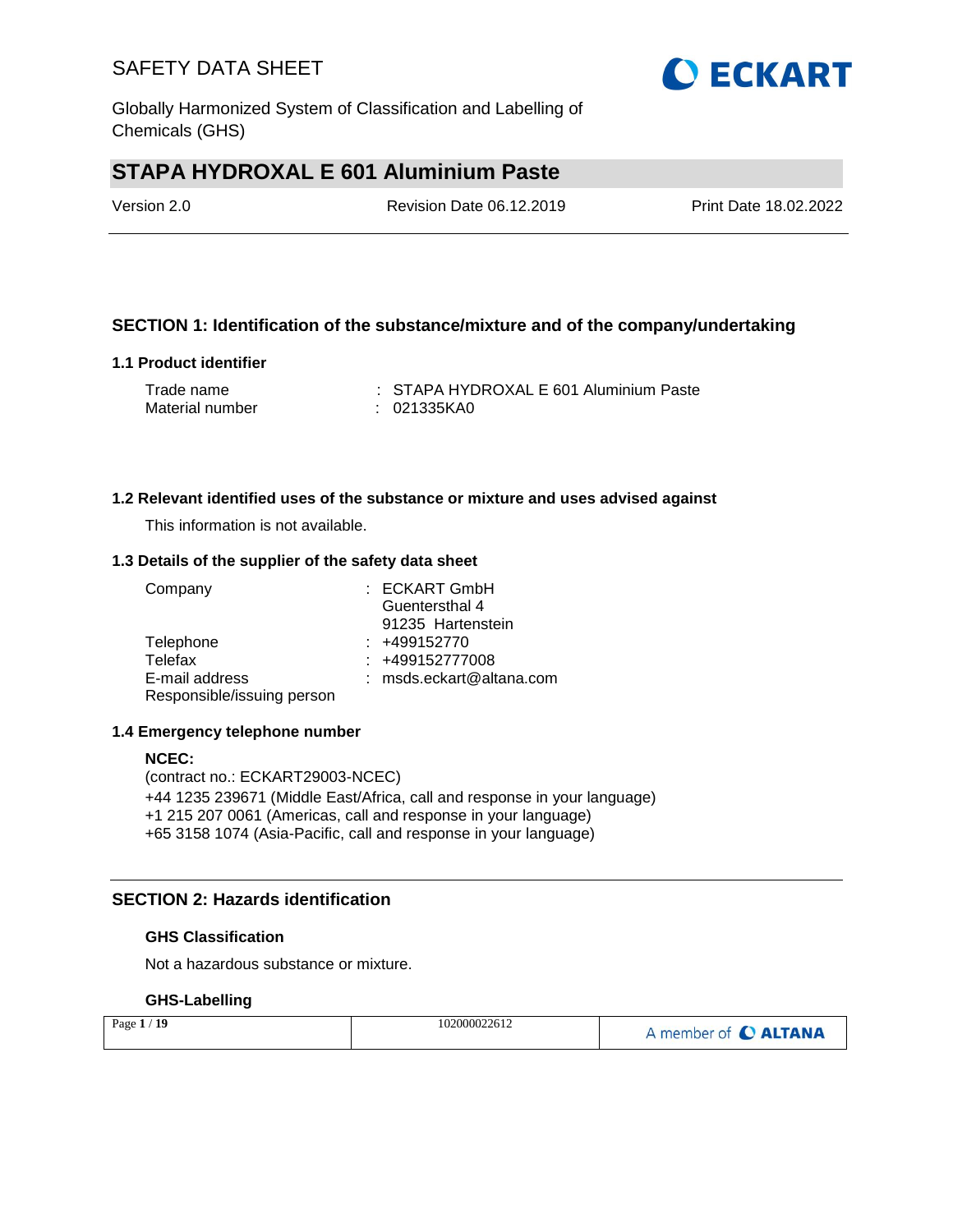

Globally Harmonized System of Classification and Labelling of Chemicals (GHS)

# **STAPA HYDROXAL E 601 Aluminium Paste**

Version 2.0 Revision Date 06.12.2019 Print Date 18.02.2022

Not a hazardous substance or mixture according to the Globally Harmonised System (GHS).

**Hazardous components which must be listed on the label**

### **SECTION 3: Composition/information on ingredients**

Substance name : 6500

Substance No. **:** : :

## **Hazardous components**

| Chemical name                                      | CAS-No.<br>EINECS-No.      | Classification and<br>labelling                                                                               | Concentration[%] |
|----------------------------------------------------|----------------------------|---------------------------------------------------------------------------------------------------------------|------------------|
| aluminium powder (stabilised)                      | 7429-90-5<br>231-072-3     | Flam. Sol.;1;H228                                                                                             | $50 - 100$       |
| 2-(2-heptadec-8-enyl-2-<br>imidazolin-1-yl)ethanol | $95 - 38 - 5$<br>202-414-9 | Acute $Tox:(4;H302)$<br>:1C;H314<br>STOT RE; 2; H373<br>Aquatic Acute; 1; H400<br>Aquatic<br>Chronic; 1; H410 | $3 - 5$          |
| octylphosphonic acid                               | 4724-48-5<br>225-218-5     | Acute $Tox:(4;H302)$<br>STOT RE; 2; H373<br>;1;H314<br>;1;H318                                                | $1 - 3$          |

For the full text of the H-Statements mentioned in this Section, see Section 16.

| Page $2/19$ | 102000022612 | A member of C ALTANA |
|-------------|--------------|----------------------|
|             |              |                      |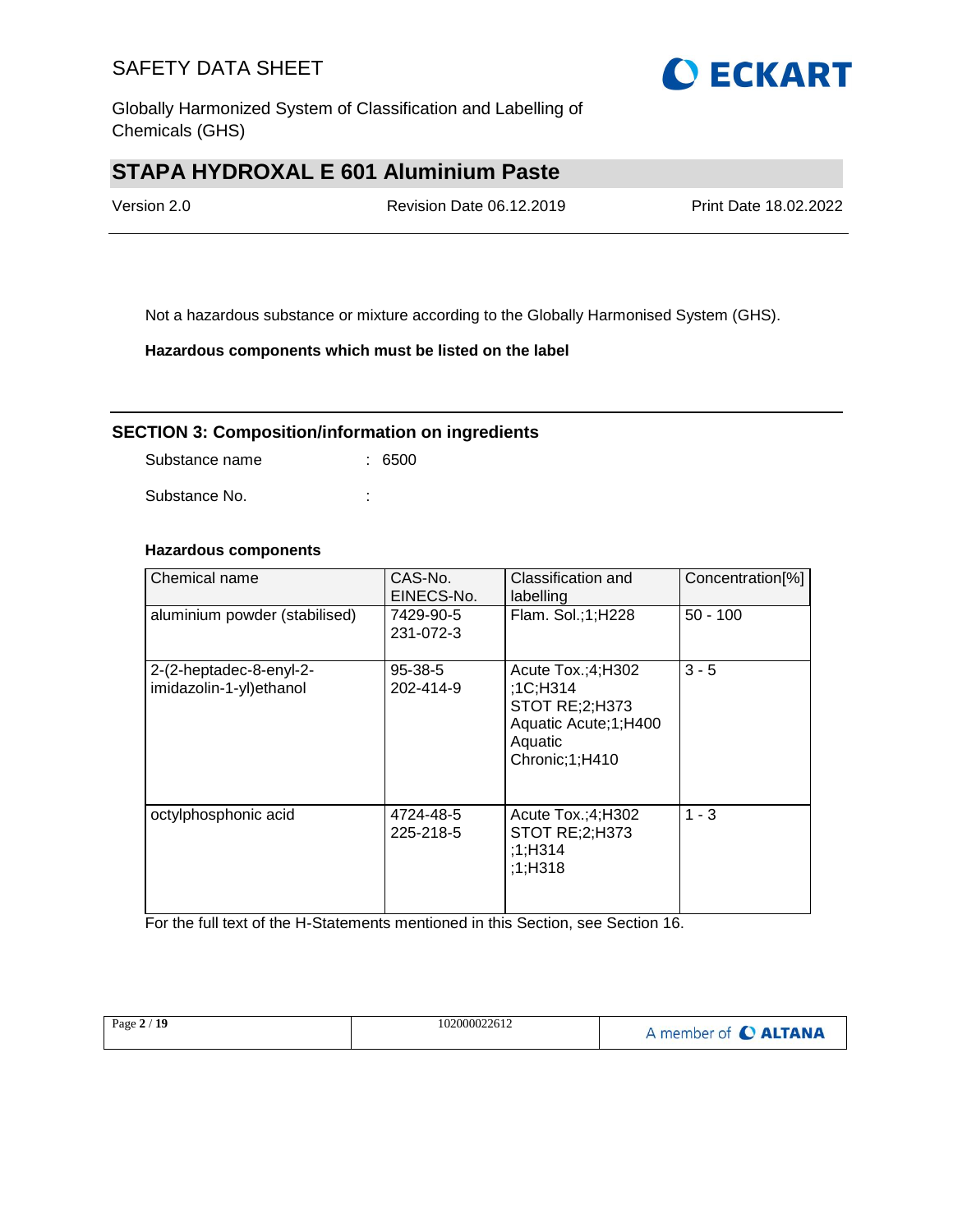Globally Harmonized System of Classification and Labelling of Chemicals (GHS)

# **STAPA HYDROXAL E 601 Aluminium Paste**

Version 2.0 Revision Date 06.12.2019 Print Date 18.02.2022

## **SECTION 4: First aid measures**

#### **4.1 Description of first aid measures**

| General advice          | $:$ Move the victim to fresh air.<br>Do not leave the victim unattended.                                                                                                        |  |
|-------------------------|---------------------------------------------------------------------------------------------------------------------------------------------------------------------------------|--|
|                         | No hazards which require special first aid measures.                                                                                                                            |  |
| If inhaled              | : If unconscious, place in recovery position and seek medical<br>advice.<br>If symptoms persist, call a physician.                                                              |  |
| In case of skin contact | : Wash off immediately with soap and plenty of water.                                                                                                                           |  |
| In case of eye contact  | : Immediately flush eye(s) with plenty of water.                                                                                                                                |  |
|                         | Remove contact lenses.<br>If eye irritation persists, consult a specialist.                                                                                                     |  |
| If swallowed            | : Keep respiratory tract clear.<br>Do not give milk or alcoholic beverages.<br>Never give anything by mouth to an unconscious person.<br>If symptoms persist, call a physician. |  |

### **4.2 Most important symptoms and effects, both acute and delayed**

This information is not available.

### **4.3 Indication of any immediate medical attention and special treatment needed**

This information is not available.

### **SECTION 5: Firefighting measures**

### **5.1 Extinguishing media**

| Page $3/19$ | 102000022612 | A member of C ALTANA |
|-------------|--------------|----------------------|
|-------------|--------------|----------------------|

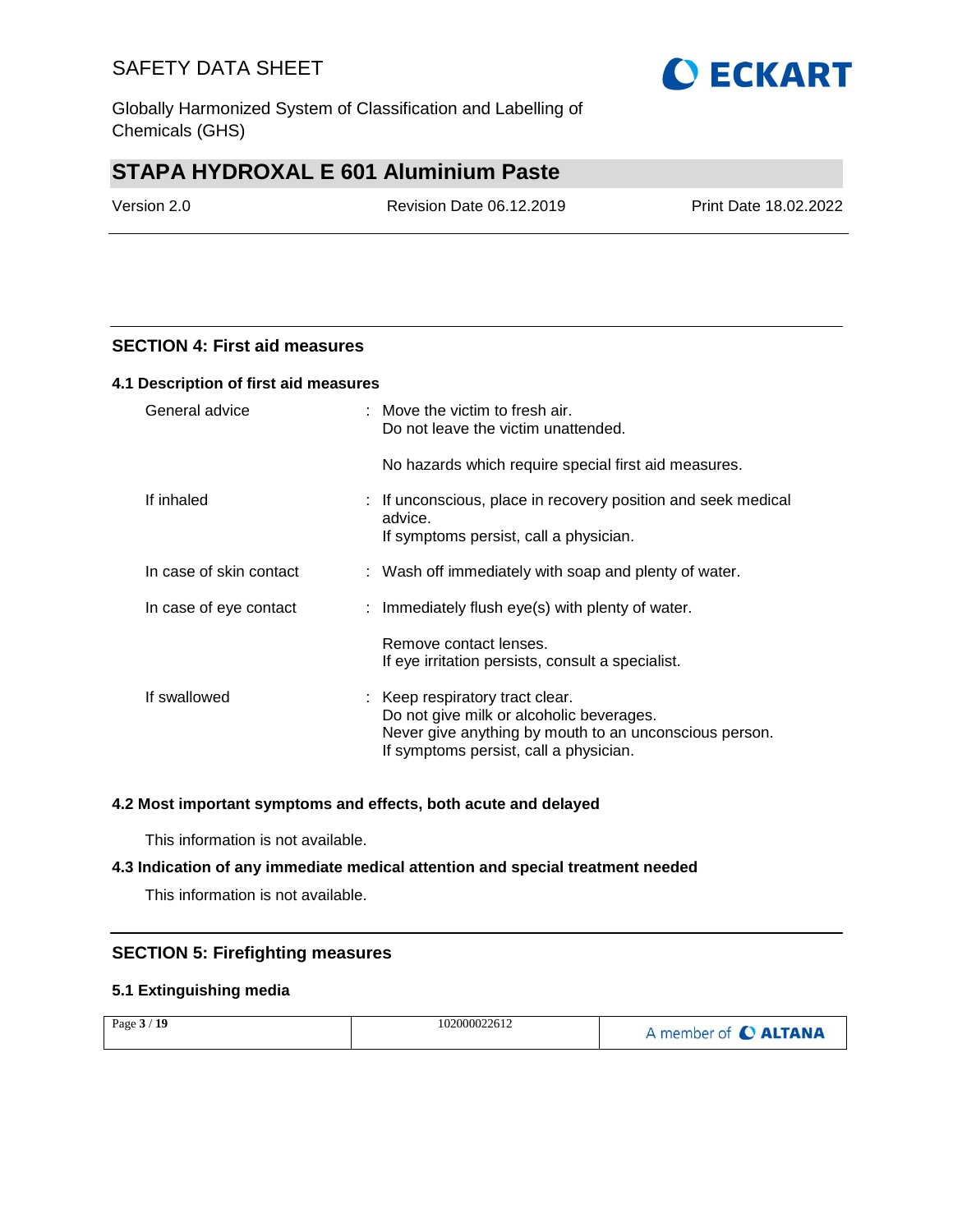

Globally Harmonized System of Classification and Labelling of Chemicals (GHS)

# **STAPA HYDROXAL E 601 Aluminium Paste**

| Version 2.0 |                                                           | Revision Date 06.12.2019                                                  | Print Date 18.02.2022 |  |
|-------------|-----------------------------------------------------------|---------------------------------------------------------------------------|-----------------------|--|
|             |                                                           |                                                                           |                       |  |
|             | Suitable extinguishing media                              | : Dry sand, Special powder against metal fire                             |                       |  |
|             |                                                           |                                                                           |                       |  |
|             | Unsuitable extinguishing<br>media                         | : Water, Foam, ABC powder, Carbon dioxide (CO2)                           |                       |  |
|             | 5.2 Special hazards arising from the substance or mixture |                                                                           |                       |  |
|             | This information is not available.                        |                                                                           |                       |  |
|             | 5.3 Advice for firefighters                               |                                                                           |                       |  |
|             | Special protective equipment<br>for firefighters          | : Use personal protective equipment.                                      |                       |  |
|             |                                                           | Wear self-contained breathing apparatus for firefighting if<br>necessary. |                       |  |

Further information : Standard procedure for chemical fires. Use extinguishing measures that are appropriate to local circumstances and the surrounding environment.

## **SECTION 6: Accidental release measures**

### **6.1 Personal precautions, protective equipment and emergency procedures**

| Personal precautions | : Evacuate personnel to safe areas. |
|----------------------|-------------------------------------|
|                      | Use personal protective equipment.  |
|                      | Remove all sources of ignition.     |
|                      | Avoid dust formation.               |

### **6.2 Environmental precautions**

This information is not available.

### **6.3 Methods and materials for containment and cleaning up**

| Methods for cleaning up | : Use mechanical handling equipment.                          |
|-------------------------|---------------------------------------------------------------|
|                         | Soak up with inert absorbent material (e.g. sand, silica gel, |
|                         | acid binder, universal binder, sawdust).                      |

| Page 4 / 19 | 102000022612 | A member of C ALTANA |
|-------------|--------------|----------------------|
|-------------|--------------|----------------------|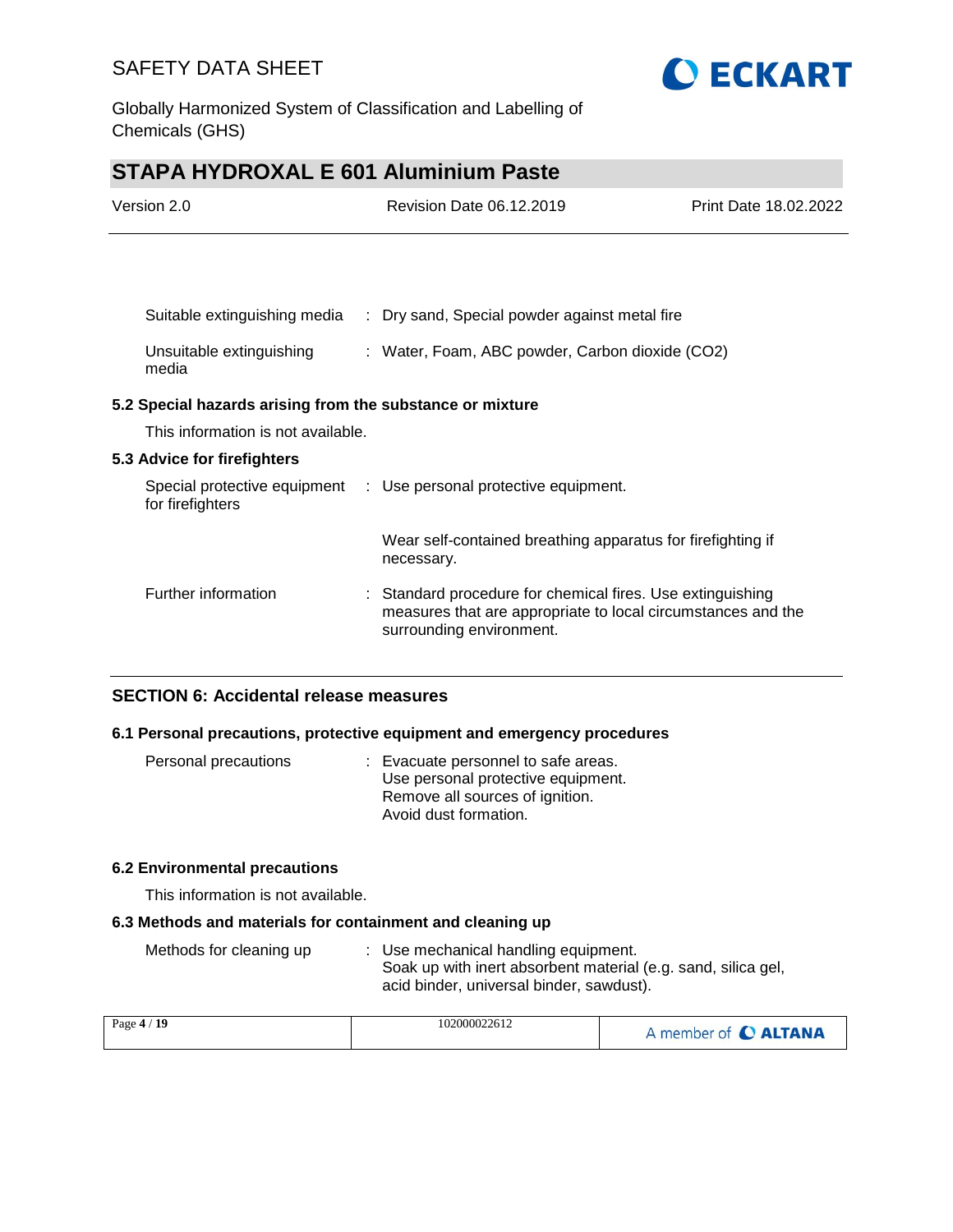

Globally Harmonized System of Classification and Labelling of Chemicals (GHS)

# **STAPA HYDROXAL E 601 Aluminium Paste**

| Version 2.0 | Revision Date 06.12.2019 | <b>Print Date 18.02.2022</b> |
|-------------|--------------------------|------------------------------|
|             |                          |                              |

Pick up and arrange disposal without creating dust. Sweep up and shovel. Do not flush with water. Keep in suitable, closed containers for disposal.

### **6.4 Reference to other sections**

For personal protection see section 8.

## **SECTION 7: Handling and storage**

| 7.1 Precautions for safe handling                                |                                                                                                                                                                                               |                      |
|------------------------------------------------------------------|-----------------------------------------------------------------------------------------------------------------------------------------------------------------------------------------------|----------------------|
| Advice on safe handling                                          | : Keep away from heat and sources of ignition. Avoid dust<br>formation. Ensure adequate ventilation.                                                                                          |                      |
|                                                                  | For personal protection see section 8. Smoking, eating and<br>drinking should be prohibited in the application area.                                                                          |                      |
| Advice on protection against<br>fire and explosion               | : Keep away from open flames, hot surfaces and sources of<br>ignition. Earthing of containers and apparatuses is essential.                                                                   |                      |
|                                                                  | Normal measures for preventive fire protection.                                                                                                                                               |                      |
| Hygiene measures                                                 | : General industrial hygiene practice.                                                                                                                                                        |                      |
| 7.2 Conditions for safe storage, including any incompatibilities |                                                                                                                                                                                               |                      |
| Requirements for storage<br>areas and containers                 | : Store in original container. Keep containers tightly closed in a<br>cool, well-ventilated place. Keep container closed when not in<br>use. Keep away from sources of ignition - No smoking. |                      |
|                                                                  | Electrical installations / working materials must comply with<br>the technological safety standards.                                                                                          |                      |
| Further information on<br>storage conditions                     | : Protect from humidity and water. Do not allow to dry.                                                                                                                                       |                      |
| Advice on common storage                                         | : Do not store together with oxidizing and self-igniting products.                                                                                                                            |                      |
| Page 5 / 19                                                      | 102000022612                                                                                                                                                                                  | A member of C ALTANA |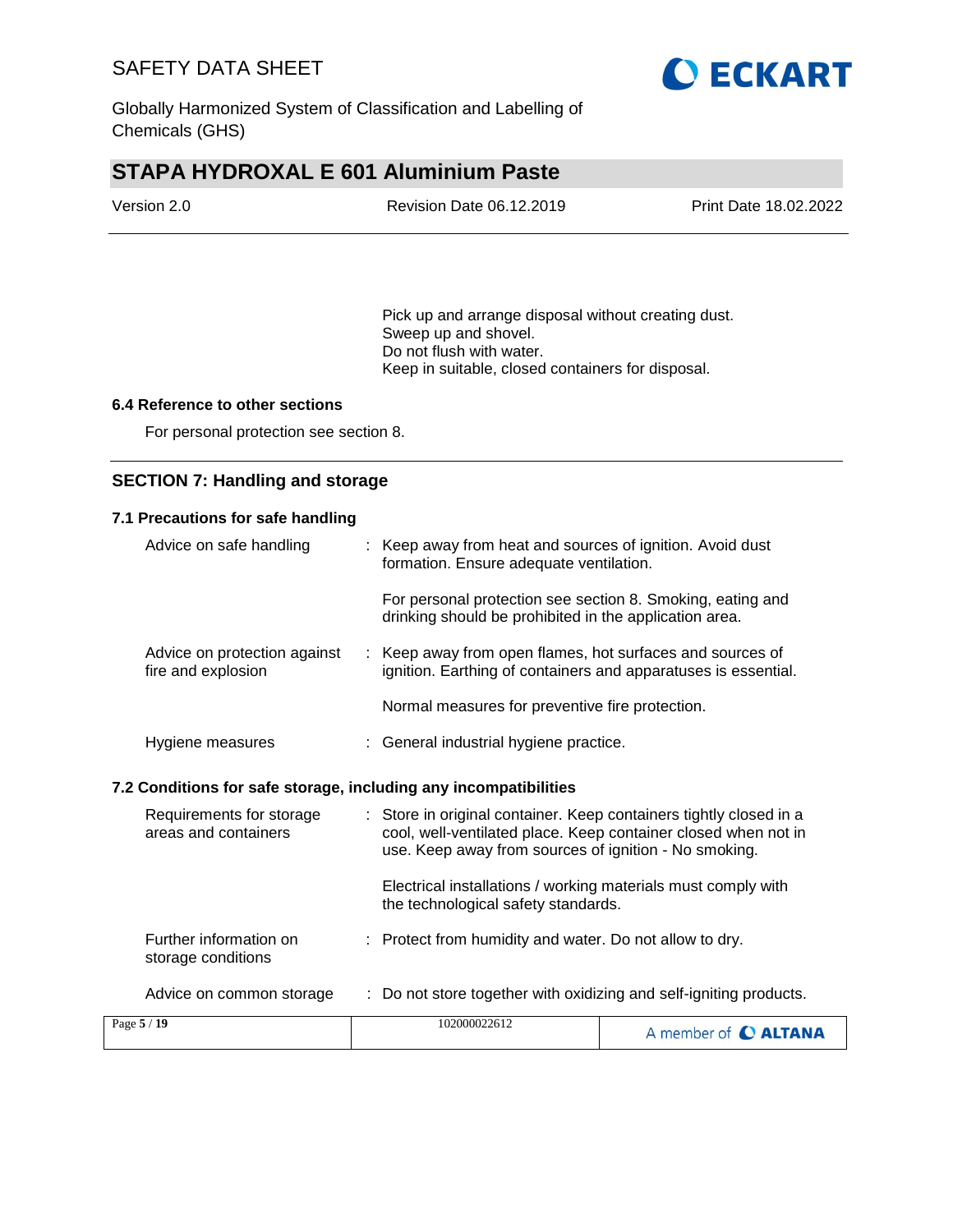

Globally Harmonized System of Classification and Labelling of Chemicals (GHS)

# **STAPA HYDROXAL E 601 Aluminium Paste**

| Version 2.0 | <b>Revision Date 06.12.2019</b>                                                                                                                                                    | Print Date 18.02.2022 |
|-------------|------------------------------------------------------------------------------------------------------------------------------------------------------------------------------------|-----------------------|
|             |                                                                                                                                                                                    |                       |
|             |                                                                                                                                                                                    |                       |
|             | Never allow product to get in contact with water during<br>storage. Keep away from oxidizing agents, strongly alkaline<br>and strongly acid materials in order to avoid exothermic |                       |

Other data : No decomposition if stored and applied as directed.

reactions.

### **7.3 Specific end use(s)**

This information is not available.

## **SECTION 8: Exposure controls/personal protection**

### **8.1 Control parameters**

### **Germany:**

| Components                                 | CAS-No.   | Value type<br>(Form of<br>exposure)                                                                                                                  | Control<br>parameters   | Update     | <b>Basis</b> |
|--------------------------------------------|-----------|------------------------------------------------------------------------------------------------------------------------------------------------------|-------------------------|------------|--------------|
| aluminium<br>powder                        | 7429-90-5 | AGW (Inhalable<br>fraction)                                                                                                                          | $10 \text{ mg/m}$       | 2014-04-02 | DE TRGS 900  |
| (stabilised)                               |           |                                                                                                                                                      |                         |            |              |
| Peak-limit: excursion                      |           | 2; (II)                                                                                                                                              |                         |            |              |
| factor (category)                          |           |                                                                                                                                                      |                         |            |              |
| Further information                        |           | Commission for dangerous substances Senate commission for the<br>review of compounds at the work place dangerous for the health<br>(MAK-commission). |                         |            |              |
| aluminium<br>powder<br>(stabilised)        | 7429-90-5 | AGW (Alveolate<br>fraction)                                                                                                                          | $1,25 \,\mathrm{mq/m3}$ | 2014-04-02 | DE TRGS 900  |
| Peak-limit: excursion<br>factor (category) |           | 2; (II)                                                                                                                                              |                         |            |              |
| Further information                        |           | Commission for dangerous substances Senate commission for the<br>review of compounds at the work place dangerous for the health<br>(MAK-commission). |                         |            |              |

| Page $6/19$ | 102000022612 | A member of C ALTANA |
|-------------|--------------|----------------------|
|-------------|--------------|----------------------|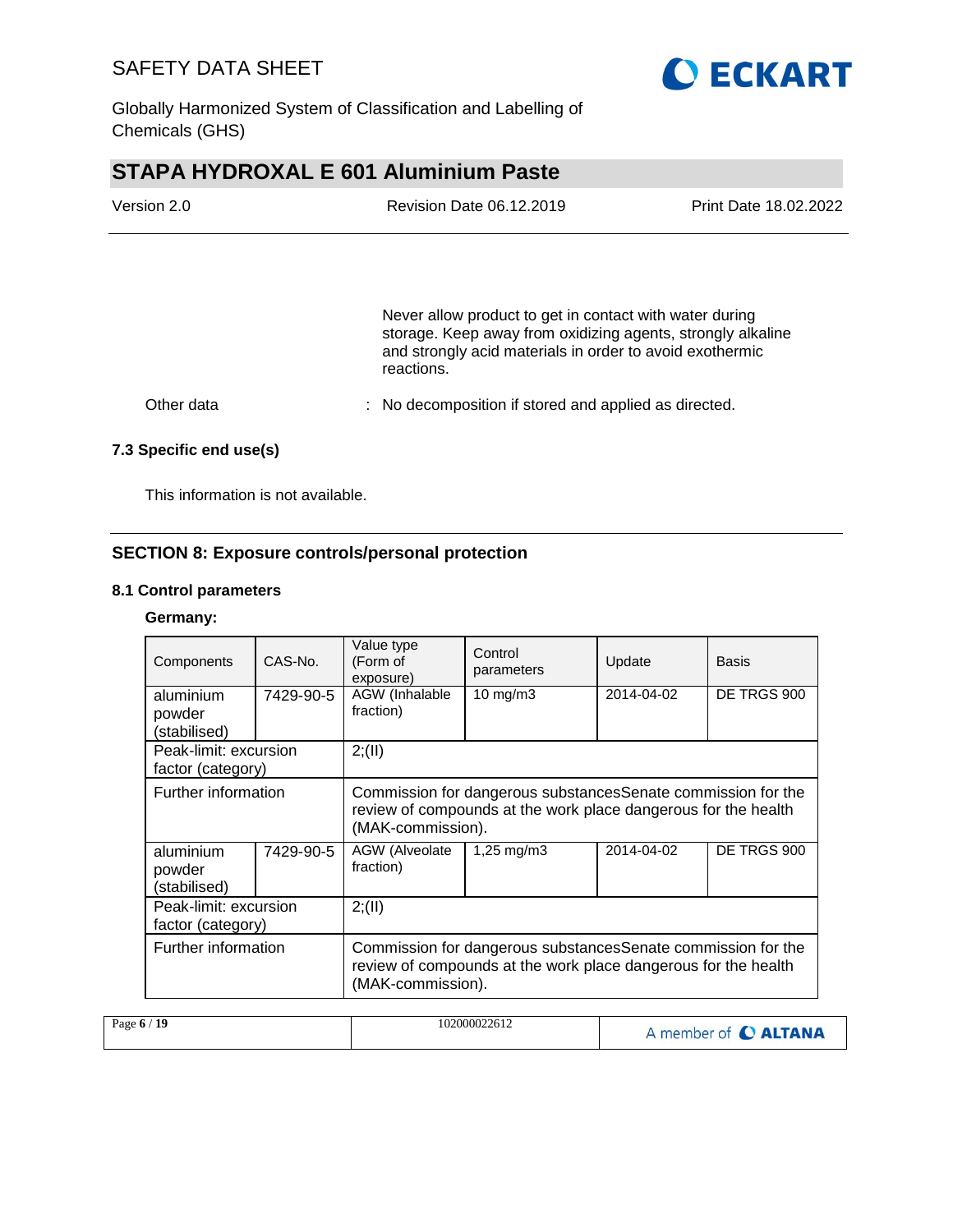

Globally Harmonized System of Classification and Labelling of Chemicals (GHS)

# **STAPA HYDROXAL E 601 Aluminium Paste**

Version 2.0 Revision Date 06.12.2019 Print Date 18.02.2022

### **United States of America (USA):**

| Components                          | CAS-No.   | Value type<br>(Form of<br>exposure)    | Control<br>parameters                   | Update     | Basis |
|-------------------------------------|-----------|----------------------------------------|-----------------------------------------|------------|-------|
| aluminium<br>powder<br>(stabilised) | 7429-90-5 | TWA (total dust)                       | 50 Million particles<br>per cubic foot  | 2012-07-01 |       |
| aluminium<br>powder<br>(stabilised) | 7429-90-5 | <b>TWA</b><br>(Respirable)             | $5$ mg/m $3$                            | 2013-10-08 |       |
| aluminium<br>powder<br>(stabilised) | 7429-90-5 | TWA (total dust)                       | $15 \text{ mg/m}$                       | 2012-07-01 |       |
| aluminium<br>powder<br>(stabilised) | 7429-90-5 | TWA (total)                            | $10$ mg/m $3$                           | 2013-10-08 |       |
| aluminium<br>powder<br>(stabilised) | 7429-90-5 | <b>TWA</b> (respirable<br>fraction)    | $5 \text{ mg/m}$                        | 2012-07-01 |       |
| aluminium<br>powder<br>(stabilised) | 7429-90-5 | <b>TWA</b> (respirable<br>fraction)    | 15 Million particles<br>per cubic foot  | 2012-07-01 |       |
| aluminium<br>powder<br>(stabilised) | 7429-90-5 | PEL (Total dust)                       | $10$ mg/m $3$                           | 2014-11-26 |       |
| aluminium<br>powder<br>(stabilised) | 7429-90-5 | PEL (respirable<br>dust fraction)      | $5 \text{ mg/m}$                        | 2014-11-26 |       |
| aluminium<br>powder<br>(stabilised) | 7429-90-5 | <b>TWA</b><br>(Respirable<br>fraction) | 1 $mg/m3$                               | 2008-01-01 |       |
| aluminium<br>powder<br>(stabilised) | 7429-90-5 | <b>TWA</b>                             | $5 \overline{\mathrm{mg}} / \mathrm{m}$ | 2005-09-01 |       |
| aluminium<br>powder<br>(stabilised) | 7429-90-5 | <b>TWA (Total)</b>                     | $15 \text{ mg/m}$                       | 1989-01-19 |       |
|                                     |           |                                        |                                         | 1989-01-19 |       |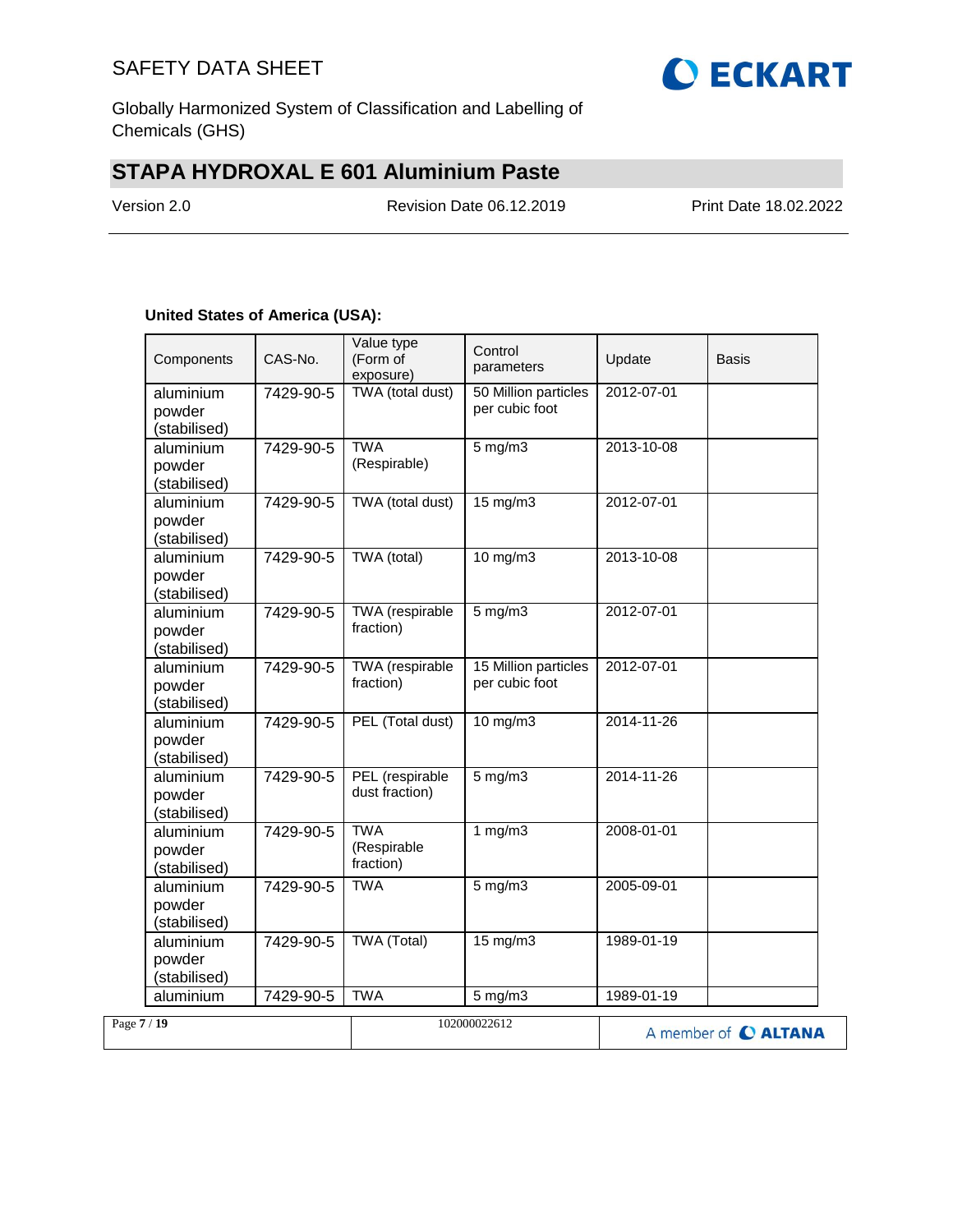

Globally Harmonized System of Classification and Labelling of Chemicals (GHS)

# **STAPA HYDROXAL E 601 Aluminium Paste**

Version 2.0 Revision Date 06.12.2019 Print Date 18.02.2022

| powder                 |           | (Respirable                   |                   |                  |  |
|------------------------|-----------|-------------------------------|-------------------|------------------|--|
| (stabilised)           |           | fraction)                     |                   |                  |  |
| aluminium              | 7429-90-5 | TWA (total dust)              | $15 \text{ mg/m}$ | 2011-07-01       |  |
| powder                 |           |                               |                   |                  |  |
| (stabilised)           |           |                               |                   |                  |  |
| aluminium              | 7429-90-5 | TWA (respirable               | $5$ mg/m $3$      | 2011-07-01       |  |
| powder                 |           | fraction)                     |                   |                  |  |
| (stabilised)           |           |                               |                   |                  |  |
| aluminium              | 7429-90-5 | <b>TWA (Total</b>             | 15 mg/m3          | 1989-01-19       |  |
| powder                 |           | dust)                         |                   |                  |  |
| (stabilised)           |           |                               |                   |                  |  |
| aluminium              | 7429-90-5 | TWA (respirable               | $5$ mg/m $3$      | 1989-01-19       |  |
| powder                 |           | dust fraction)                |                   |                  |  |
| (stabilised)           |           |                               |                   |                  |  |
| aluminium              | 7429-90-5 | <b>TWA</b> (welding<br>fumes) | $5$ mg/m $3$      | 2013-10-08       |  |
| powder                 |           |                               |                   |                  |  |
| (stabilised)           |           |                               |                   |                  |  |
| aluminium              | 7429-90-5 | TWA (pyro<br>powders)         | $5$ mg/m $3$      | $2013 - 10 - 08$ |  |
| powder                 |           |                               |                   |                  |  |
| (stabilised)           |           | <b>TWA</b>                    |                   | 2013-03-01       |  |
| aluminium              | 7429-90-5 | (Respirable                   | 1 $mg/m3$         |                  |  |
| powder<br>(stabilised) |           | fraction)                     |                   |                  |  |
| aluminium              | 7429-90-5 | TWA (Fumes)                   | $5$ mg/m $3$      | 1989-01-19       |  |
| powder                 |           |                               |                   |                  |  |
| (stabilised)           |           |                               |                   |                  |  |
| aluminium              | 7429-90-5 | PEL (Welding                  | $5$ mg/m $3$      | 2017-10-02       |  |
| powder                 |           | fumes)                        |                   |                  |  |
| (stabilised)           |           |                               |                   |                  |  |
| aluminium              | 7429-90-5 | PEL (Pyro                     | $5$ mg/m $3$      | 2017-10-02       |  |
| powder                 |           | powders)                      |                   |                  |  |
| (stabilised)           |           |                               |                   |                  |  |

### **United States of America (USA):**

Hazardous components without workplace control parameters

### **8.2 Exposure controls**

| Page 8 / 19<br>102000022612 | A member of C ALTANA |
|-----------------------------|----------------------|
|-----------------------------|----------------------|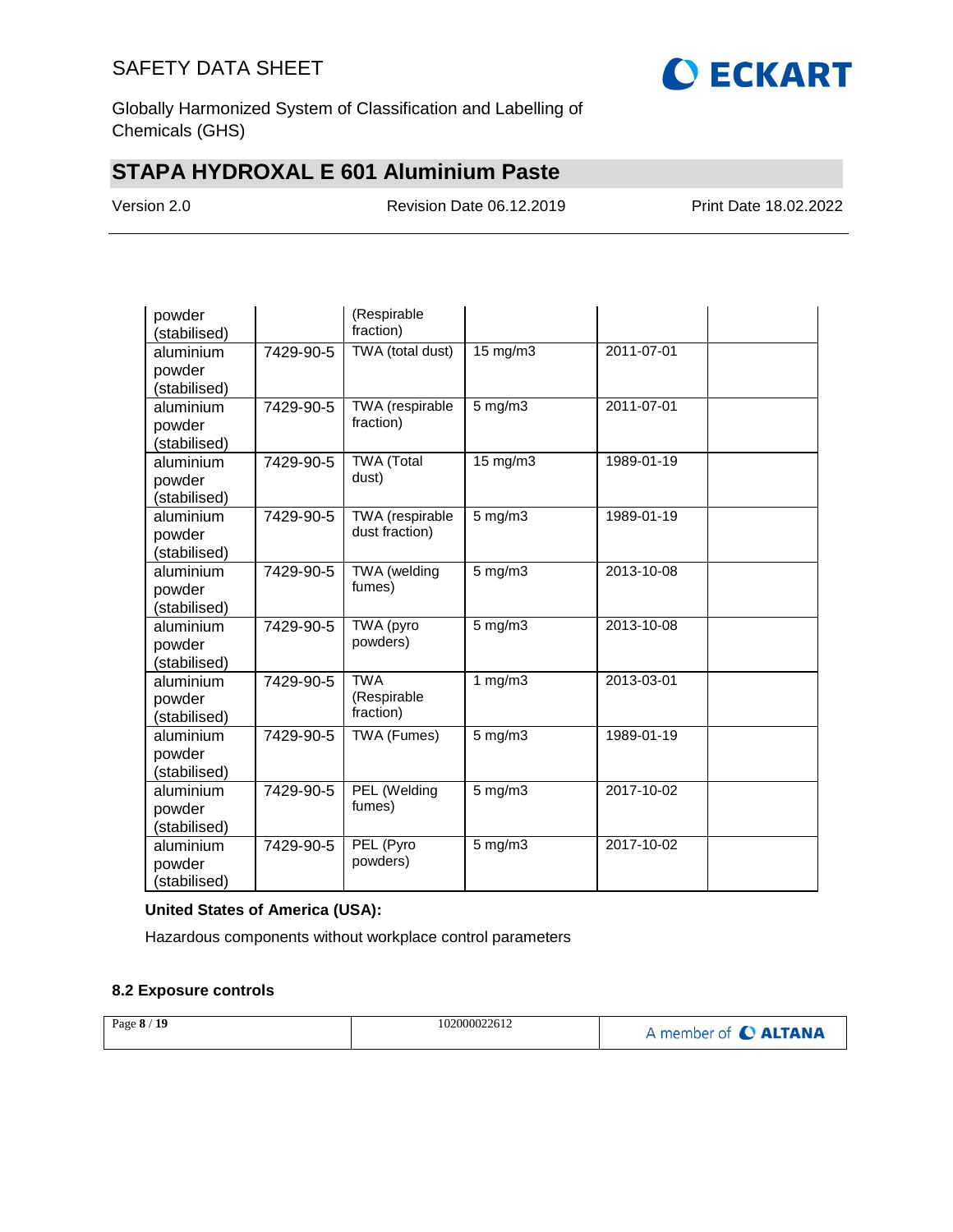

Globally Harmonized System of Classification and Labelling of Chemicals (GHS)

# **STAPA HYDROXAL E 601 Aluminium Paste**

| Version 2.0 |  |
|-------------|--|
|-------------|--|

Revision Date 06.12.2019 Print Date 18.02.2022

| Personal protective equipment |   |                                                                                                                                                                                                                                                                                                    |
|-------------------------------|---|----------------------------------------------------------------------------------------------------------------------------------------------------------------------------------------------------------------------------------------------------------------------------------------------------|
| Eye protection                |   | Safety glasses                                                                                                                                                                                                                                                                                     |
| Hand protection               |   |                                                                                                                                                                                                                                                                                                    |
| Material                      |   | Solvent-resistant gloves                                                                                                                                                                                                                                                                           |
| Remarks                       |   | Take note of the information given by the producer concerning<br>permeability and break through times, and of special<br>workplace conditions (mechanical strain, duration of contact).                                                                                                            |
|                               |   | The exact break through time can be obtained from the<br>protective glove producer and this has to be observed.                                                                                                                                                                                    |
|                               |   | Please observe the instructions regarding permeability and<br>breakthrough time which are provided by the supplier of the<br>gloves. Also take into consideration the specific local<br>conditions under which the product is used, such as the<br>danger of cuts, abrasion, and the contact time. |
|                               |   | Recommended preventive skin protection                                                                                                                                                                                                                                                             |
|                               |   | Skin should be washed after contact.                                                                                                                                                                                                                                                               |
|                               |   | The suitability for a specific workplace should be discussed<br>with the producers of the protective gloves.                                                                                                                                                                                       |
| Skin and body protection      | ÷ | Long sleeved clothing<br>Safety shoes<br>Choose body protection according to the amount and<br>concentration of the dangerous substance at the work place.                                                                                                                                         |
|                               |   | Protective suit                                                                                                                                                                                                                                                                                    |
| Respiratory protection        |   | Use suitable breathing protection if workplace concentration<br>requires.                                                                                                                                                                                                                          |

| Page 9 / 19 | 102000022612 | <b>CALTANA</b><br>member of |
|-------------|--------------|-----------------------------|
|-------------|--------------|-----------------------------|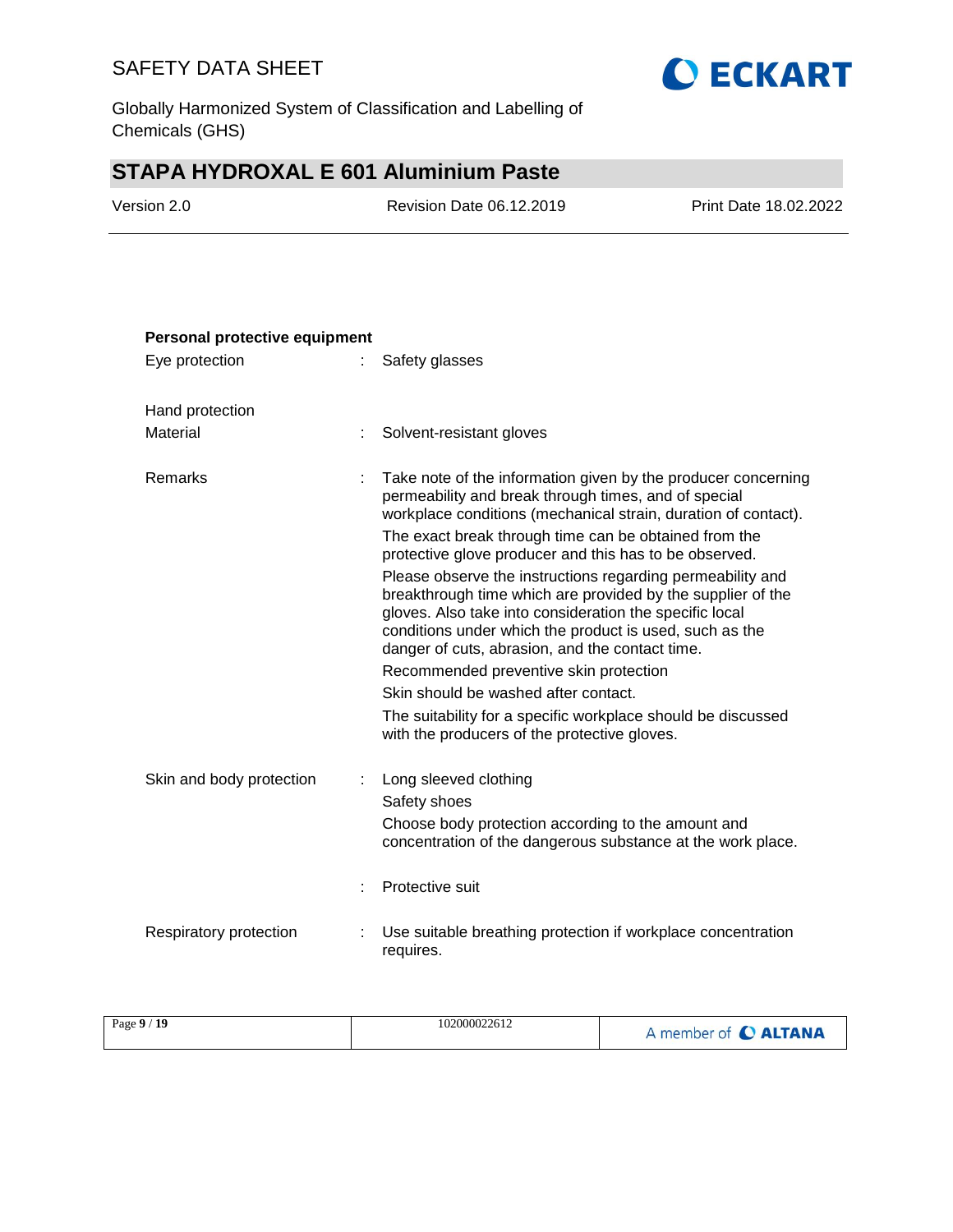Globally Harmonized System of Classification and Labelling of Chemicals (GHS)

# **STAPA HYDROXAL E 601 Aluminium Paste**

| Version 2.0 | Revision Date 06.12.2019 | <b>Print Date 18.02.2022</b> |
|-------------|--------------------------|------------------------------|
|             |                          |                              |
|             |                          |                              |

**O ECKART** 

### **Environmental exposure controls** Water : The product should not be allowed to enter drains, water courses or the soil.

## **SECTION 9: Physical and chemical properties**

### **9.1 Information on basic physical and chemical properties**

| Page 10 / 19 |                                        | 102000022612                  | A member of C ALTANA |
|--------------|----------------------------------------|-------------------------------|----------------------|
|              | Partition coefficient: n-octanol/water | No data available             |                      |
|              | Solubility in other solvents           | No data available             |                      |
|              | Miscibility with water                 | immiscible                    |                      |
|              | Water solubility                       | insoluble                     |                      |
|              | Solubility(ies)                        |                               |                      |
|              | Density                                | : ca. 1,3 $g/cm3$             |                      |
|              | Vapour pressure                        | No data available             |                      |
|              | Lower explosion limit                  | No data available             |                      |
|              | Upper explosion limit                  | No data available             |                      |
|              | Auto-flammability                      | not auto-flammable            |                      |
|              | Flammability (solid, gas)              | The product is not flammable. |                      |
|              | <b>Bulk density</b>                    | No data available             |                      |
|              | Flash point                            | No data available             |                      |
|              | Boiling point/boiling range            | No data available             |                      |
|              | Freezing point                         | No data available             |                      |
|              | pH                                     | : 7                           |                      |
|              | Odour                                  | : characteristic              |                      |
|              | Colour                                 | : silver                      |                      |
|              | Appearance                             | Pasty solid                   |                      |
|              |                                        |                               |                      |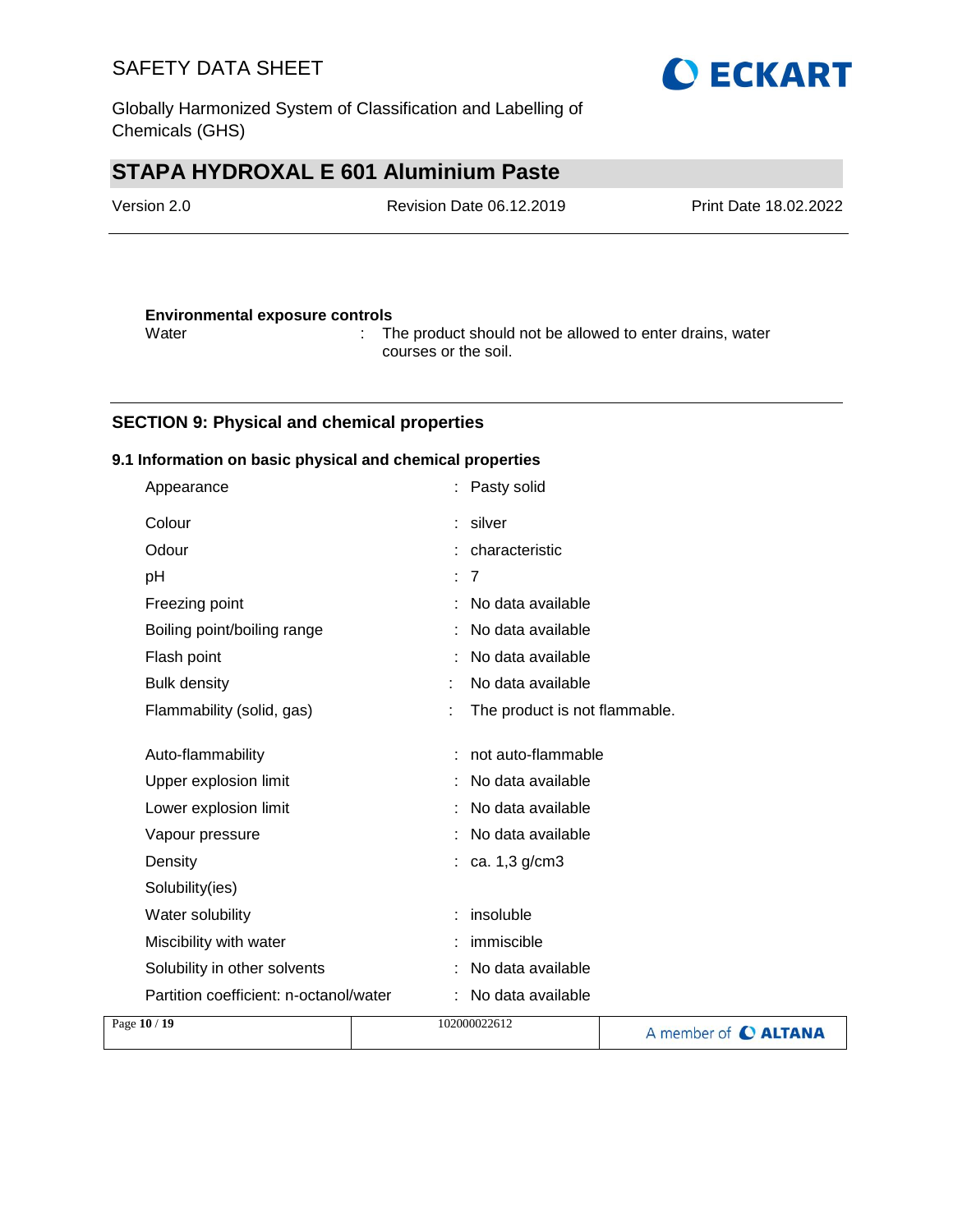

Globally Harmonized System of Classification and Labelling of Chemicals (GHS)

# **STAPA HYDROXAL E 601 Aluminium Paste**

| Version 2.0 | <b>Revision Date 06.12.2019</b> | <b>Print Date 18.02.2022</b> |
|-------------|---------------------------------|------------------------------|
|             |                                 |                              |

| Ignition temperature                                     | No data available   |
|----------------------------------------------------------|---------------------|
| Thermal decomposition                                    | No data available   |
| Viscosity, dynamic                                       | No data available   |
| Viscosity, kinematic                                     | No data available   |
| Flow time                                                | No data available   |
| Explosive properties                                     | Not explosive       |
| <b>9.2 Other information</b>                             |                     |
| Self-Accelerating<br>decomposition temperature<br>(SADT) | : No data available |
| Self-heating substances                                  | No data available   |
| Heat of combustion                                       | No data available   |
| Impact sensitivity                                       | No data available   |
| Surface tension                                          | No data available   |
|                                                          |                     |
| Conductivity                                             | No data available   |
| Sublimation point                                        | No data available   |
| Molecular weight                                         | No data available   |
|                                                          |                     |

## **SECTION 10: Stability and reactivity**

### **10.1 Reactivity**

No decomposition if stored and applied as directed.

### **10.2 Chemical stability**

No decomposition if stored and applied as directed.

## **10.3 Possibility of hazardous reactions**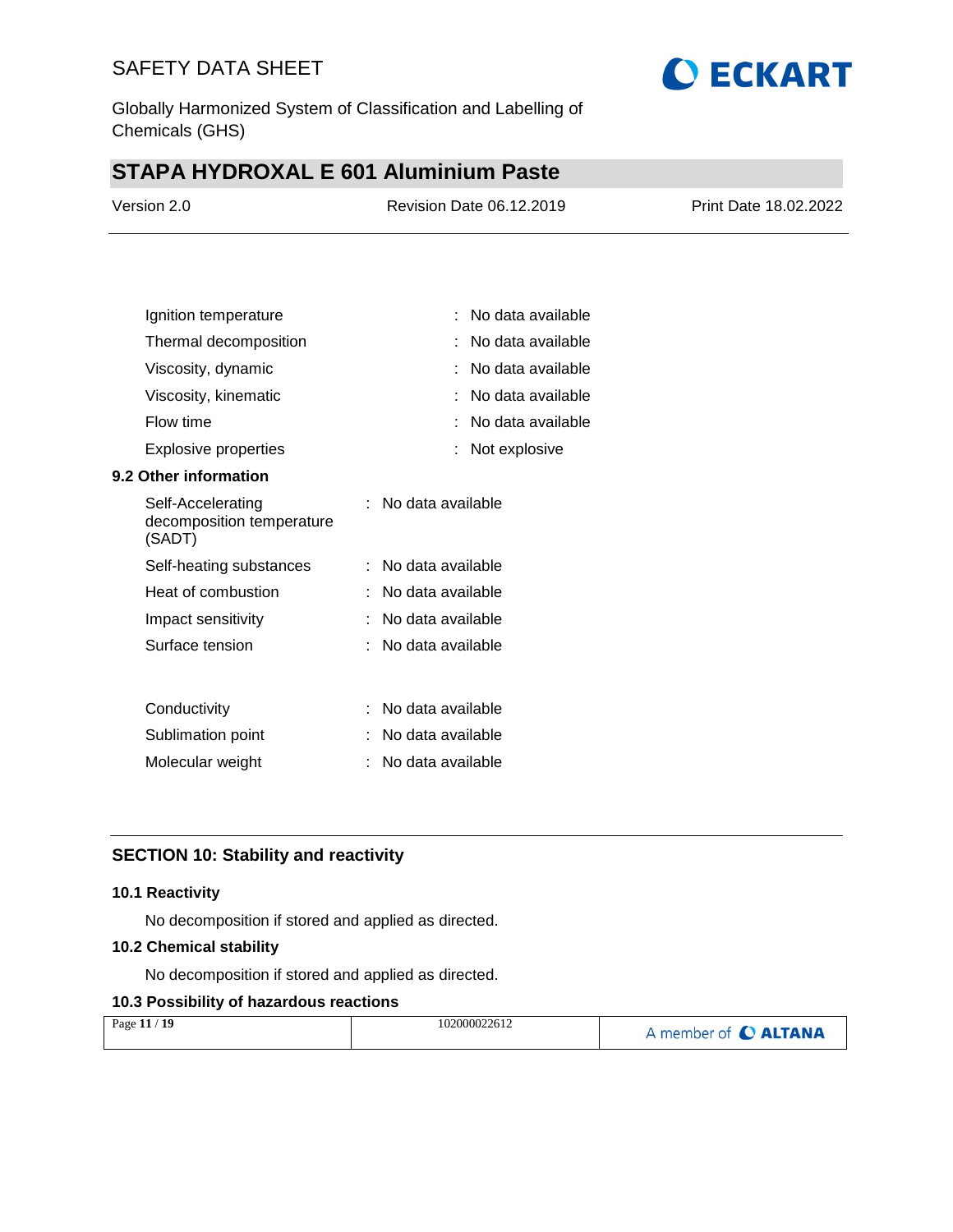

Globally Harmonized System of Classification and Labelling of Chemicals (GHS)

# **STAPA HYDROXAL E 601 Aluminium Paste**

| Version 2.0                                  |                                                                             | <b>Revision Date 06.12.2019</b>                                                                                                                                             |                                                               |
|----------------------------------------------|-----------------------------------------------------------------------------|-----------------------------------------------------------------------------------------------------------------------------------------------------------------------------|---------------------------------------------------------------|
|                                              |                                                                             |                                                                                                                                                                             |                                                               |
| Hazardous reactions                          | hydrogen.                                                                   | Contact with acids and alkalis may release hydrogen.<br>Mixture reacts slowly with water resulting in evolution of<br>Vapour/air-mixtures are explosive at intense warming. | : Reacts with alkalis, acids, halogenes and oxidizing agents. |
|                                              |                                                                             | Stable under recommended storage conditions.                                                                                                                                |                                                               |
| <b>10.4 Conditions to avoid</b>              |                                                                             |                                                                                                                                                                             |                                                               |
| Conditions to avoid                          | Do not allow to dry.                                                        |                                                                                                                                                                             |                                                               |
|                                              | No data available                                                           |                                                                                                                                                                             |                                                               |
| 10.5 Incompatible materials                  |                                                                             |                                                                                                                                                                             |                                                               |
| Materials to avoid                           | : Acids<br><b>Bases</b><br>Oxidizing agents<br>Highly halogenated compounds |                                                                                                                                                                             |                                                               |
| 10.6 Hazardous decomposition products        |                                                                             |                                                                                                                                                                             |                                                               |
| Hazardous decomposition<br>products          | : No data available                                                         |                                                                                                                                                                             |                                                               |
| Other information                            | No data available                                                           |                                                                                                                                                                             |                                                               |
| <b>SECTION 11: Toxicological information</b> |                                                                             |                                                                                                                                                                             |                                                               |
| 11.1 Information on toxicological effects    |                                                                             |                                                                                                                                                                             |                                                               |
| <b>Acute toxicity</b>                        |                                                                             |                                                                                                                                                                             |                                                               |
| <b>Components:</b>                           |                                                                             |                                                                                                                                                                             |                                                               |

**2-(2-heptadec-8-enyl-2-imidazolin-1-yl)ethanol :** : The component/mixture is moderately toxic after single

| Page 12 / 19 | 102000022612 | A member of C ALTANA |
|--------------|--------------|----------------------|
|--------------|--------------|----------------------|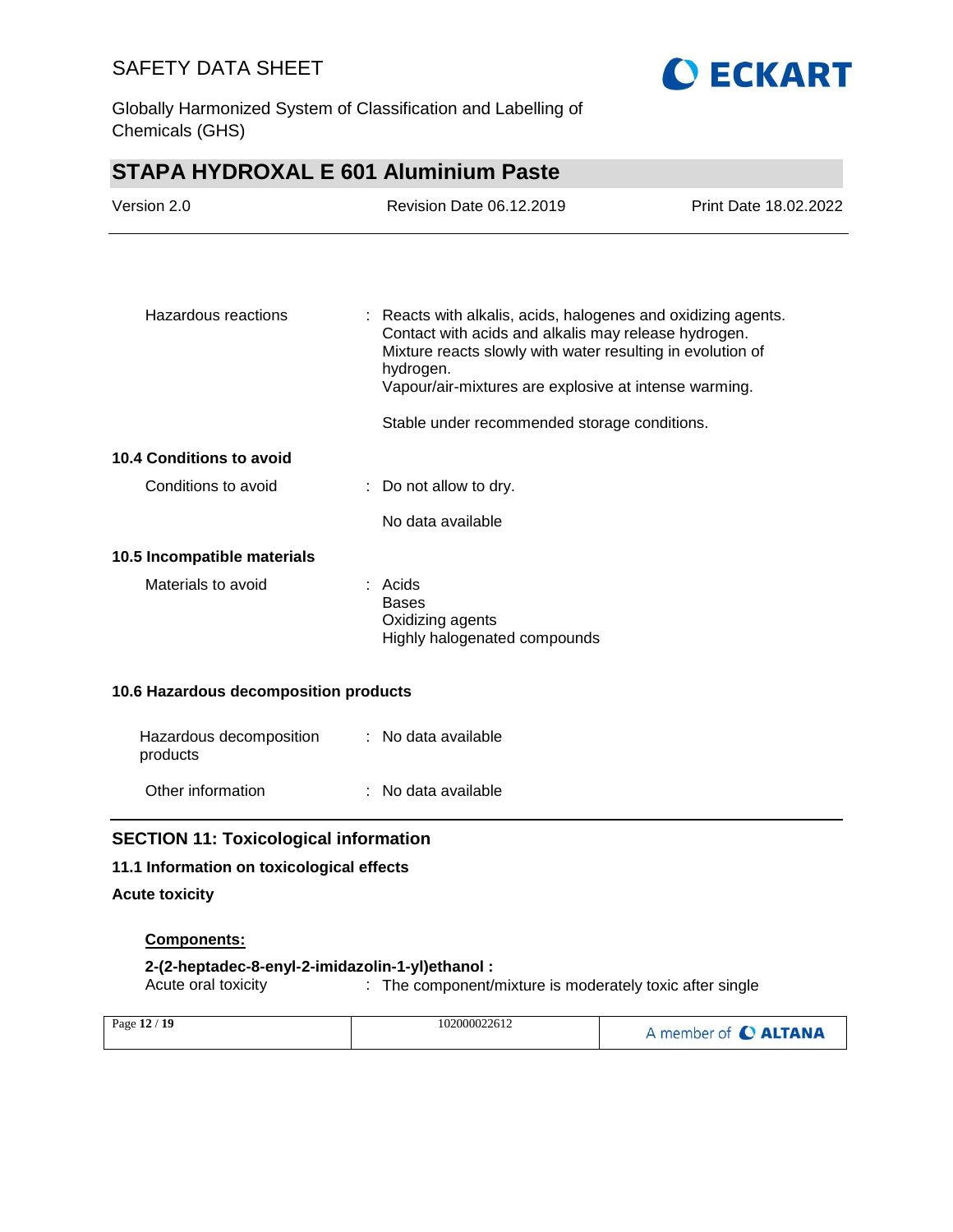

Globally Harmonized System of Classification and Labelling of Chemicals (GHS)

# **STAPA HYDROXAL E 601 Aluminium Paste**

| Version 2.0 | <b>Revision Date 06.12.2019</b> | Print Date 18.02.2022 |
|-------------|---------------------------------|-----------------------|
|             |                                 |                       |

ingestion.

| octylphosphonic acid: |                           |
|-----------------------|---------------------------|
| Acute oral toxicity   | : Rat: $500 - 2000$ mg/kg |

### **Skin corrosion/irritation**

### **Product**

Result: No skin irritation

Based on available data, the classification criteria are not met.

## **Serious eye damage/eye irritation**

### **Product**

Result: No eye irritation

Based on available data, the classification criteria are not met.

### **Respiratory or skin sensitisation**

No data available

### **Carcinogenicity**

No data available

### **Toxicity to reproduction/fertility**

No data available

### **Reprod.Tox./Development/Teratogenicity**

#### No data available

| Page 13 / 19 | 102000022612 | A member of C ALTANA |
|--------------|--------------|----------------------|
|--------------|--------------|----------------------|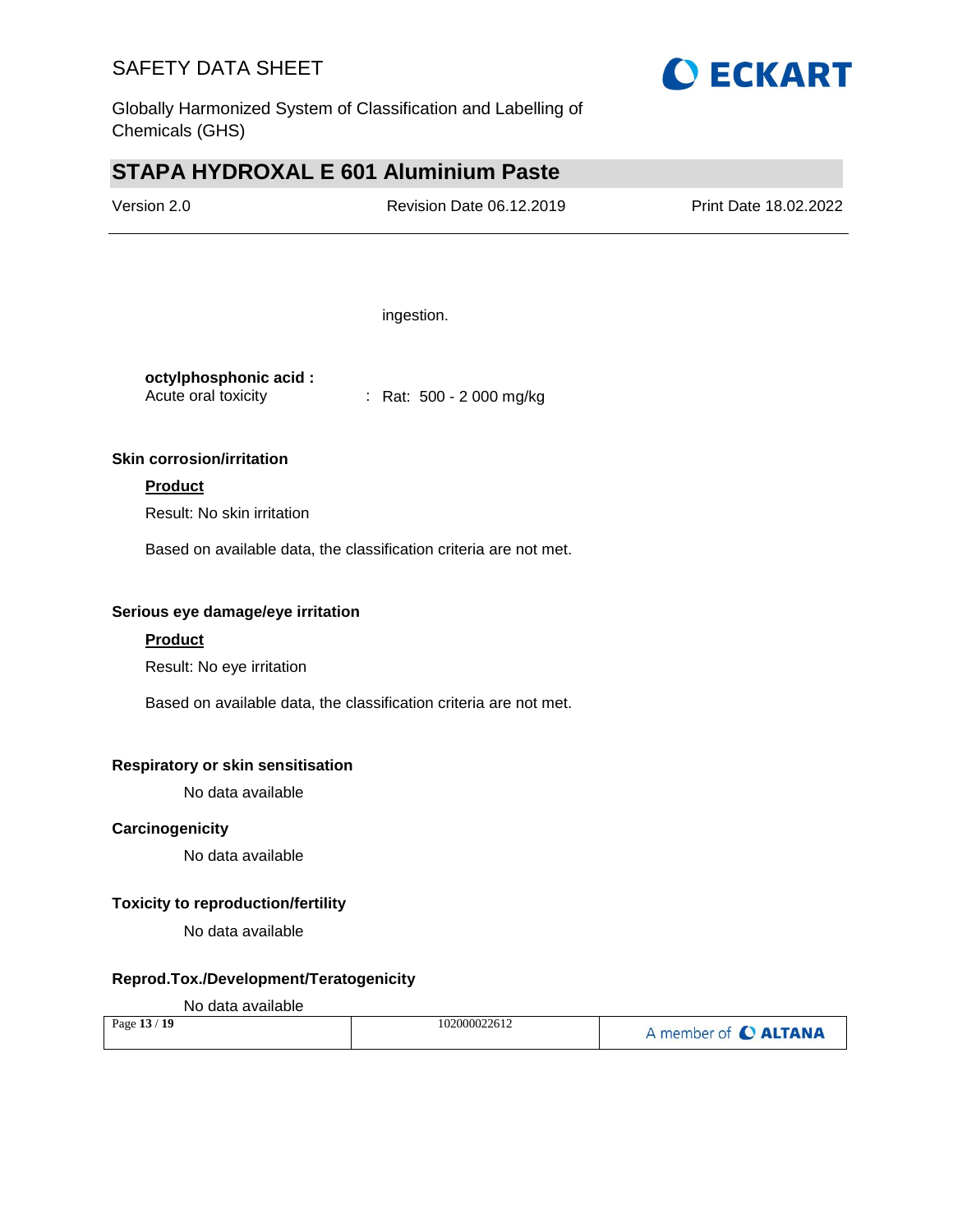

Globally Harmonized System of Classification and Labelling of Chemicals (GHS)

# **STAPA HYDROXAL E 601 Aluminium Paste**

## **STOT - single exposure**

No data available

### **STOT - repeated exposure**

No data available

### **Aspiration toxicity**

No data available

### **Further information**

#### **Product**

No data available

### **SECTION 12: Ecological information**

### **12.1 Toxicity**

### **Product:**

Ecotoxicology Assessment

| <b>Components:</b>                    |                                                       |
|---------------------------------------|-------------------------------------------------------|
| Long-term (chronic) aquatic<br>hazard | : This product has no known ecotoxicological effects. |
| Short-term (acute) aquatic<br>hazard  | : This product has no known ecotoxicological effects. |

#### **2-(2-heptadec-8-enyl-2-imidazolin-1-yl)ethanol (95-38-5) :**

M-Factor : 10 **Ecotoxicology Assessment**

| Page 14 / 19 | 102000022612 | A member of C ALTANA |
|--------------|--------------|----------------------|
|              |              |                      |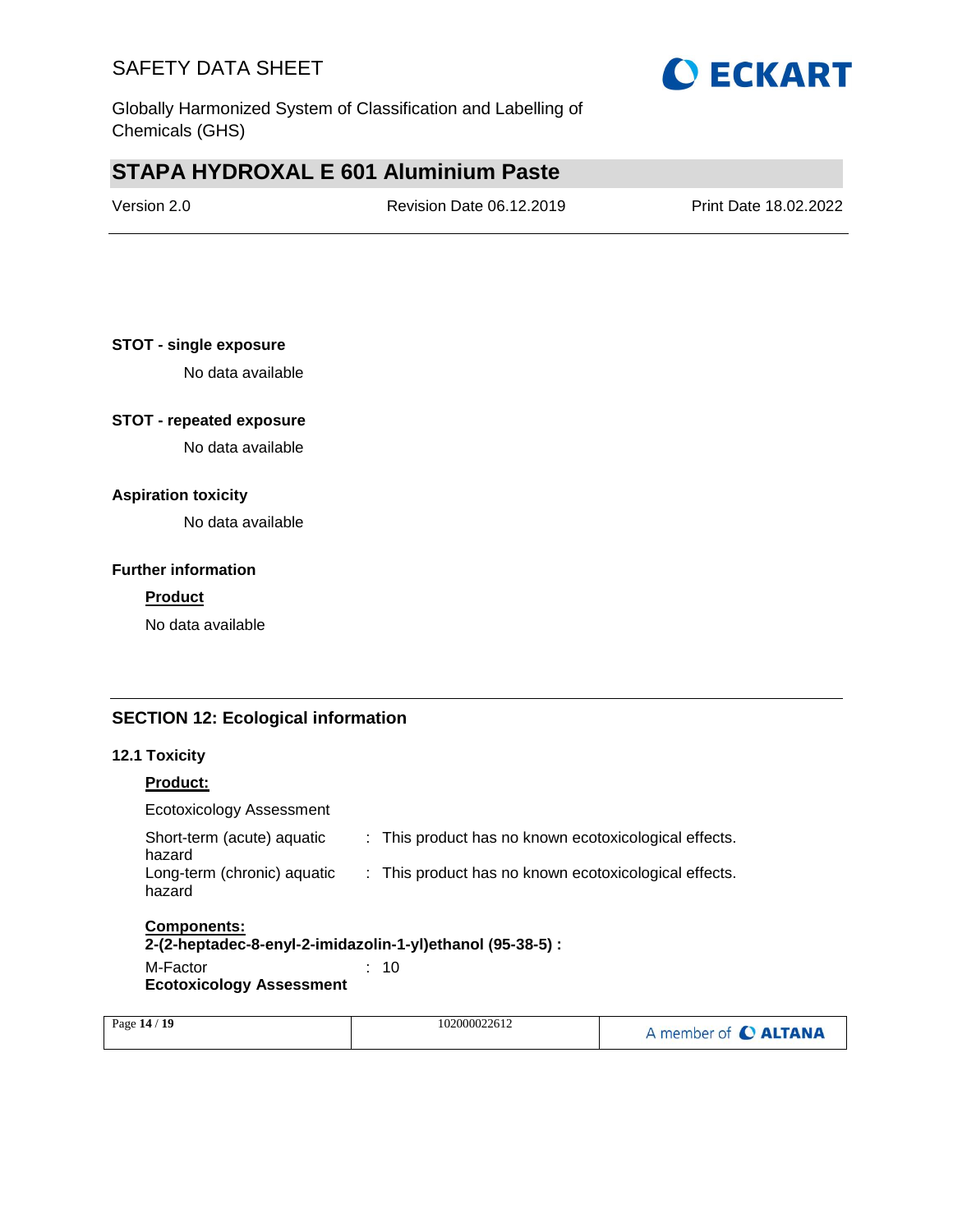

Globally Harmonized System of Classification and Labelling of Chemicals (GHS)

# **STAPA HYDROXAL E 601 Aluminium Paste**

| Version 2.0 | Revision Date 06.12.2019 | <b>Print Date 18.02.2022</b> |
|-------------|--------------------------|------------------------------|
|             |                          |                              |

| Short-term (acute) aquatic  | $\therefore$ Very toxic to aquatic life.                |
|-----------------------------|---------------------------------------------------------|
| hazard                      |                                                         |
| Long-term (chronic) aquatic | : Very toxic to aquatic life with long lasting effects. |
| hazard                      |                                                         |

### **12.2 Persistence and degradability**

No data available

### **12.3 Bioaccumulative potential**

No data available

### **12.4 Mobility in soil**

No data available

### **12.5 Results of PBT and vPvB assessment**

No data available

### **12.6 Other adverse effects**

#### **Product:**

Additional ecological information : Information given is based on tests on the mixture itself.

### **SECTION 13: Disposal considerations**

### **13.1 Waste treatment methods**

| Contaminated packaging | Empty containers should be taken to an approved waste<br>handling site for recycling or disposal. |                      |
|------------------------|---------------------------------------------------------------------------------------------------|----------------------|
| Page 15 / 19           | 102000022612                                                                                      | A member of C ALTANA |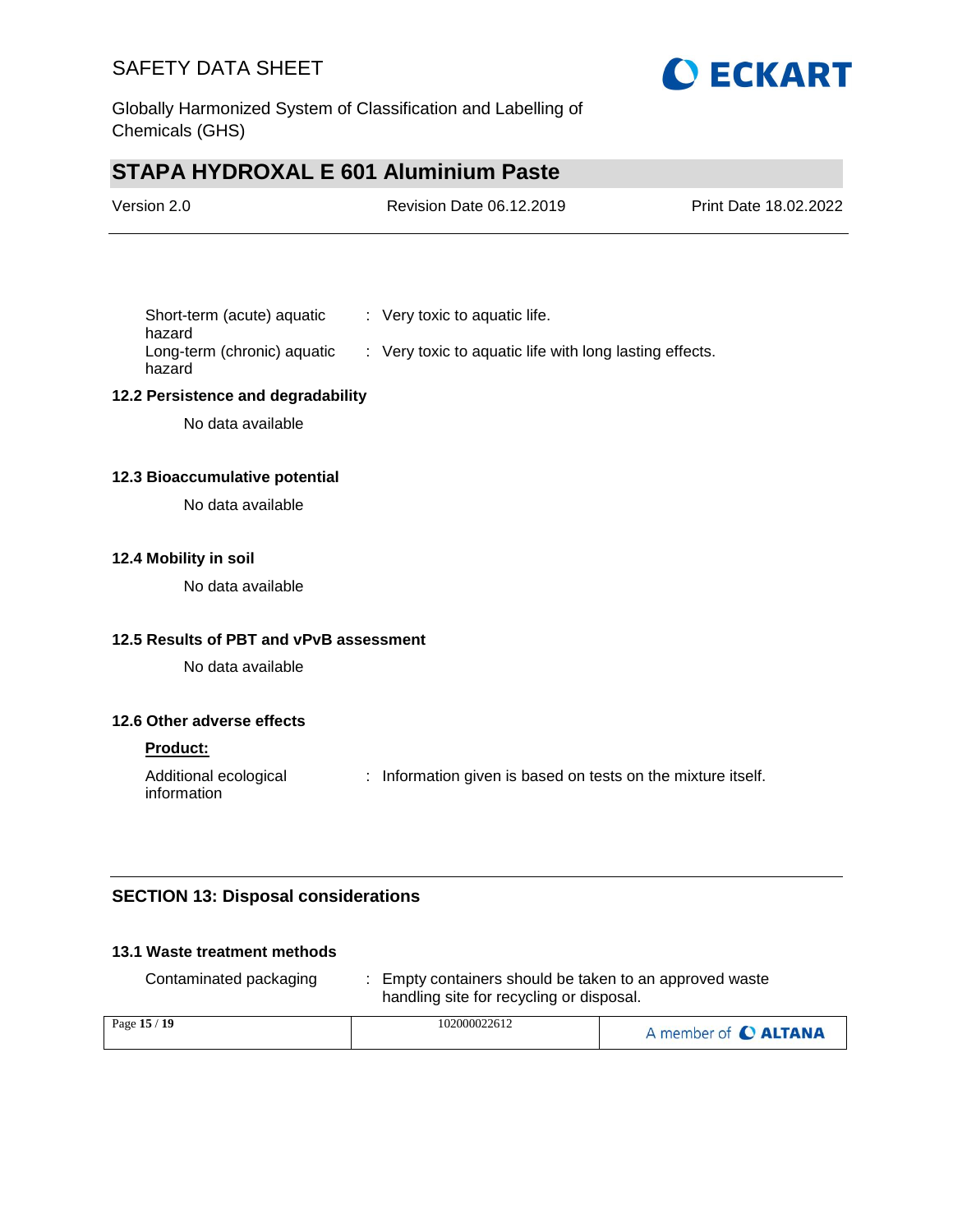

Globally Harmonized System of Classification and Labelling of Chemicals (GHS)

# **STAPA HYDROXAL E 601 Aluminium Paste**

Version 2.0 Revision Date 06.12.2019 Print Date 18.02.2022

## **SECTION 14: Transport information**

| 14.1 UN number            |                               |
|---------------------------|-------------------------------|
| <b>ADR</b>                |                               |
| Not dangerous goods       |                               |
| <b>TDG</b>                |                               |
| Not dangerous goods       |                               |
| <b>CFR</b>                |                               |
| Not dangerous goods       |                               |
| <b>IMDG</b>               |                               |
| Not dangerous goods       |                               |
| <b>IATA</b>               |                               |
| <b>IATA</b>               | : Not permitted for transport |
| 14.2 Proper shipping name |                               |
| <b>ADR</b>                |                               |
| Not dangerous goods       |                               |
| <b>TDG</b>                |                               |
| Not dangerous goods       |                               |
| <b>CFR</b>                |                               |
| Not dangerous goods       |                               |
| <b>IMDG</b>               |                               |
| Not dangerous goods       |                               |
| <b>IATA</b>               |                               |
|                           | Not permitted for transport   |
|                           |                               |

## **14.3 Transport hazard class**

**ADR**

| Page 16 / 19 | 102000022612 | A member of C ALTANA |
|--------------|--------------|----------------------|
|              |              |                      |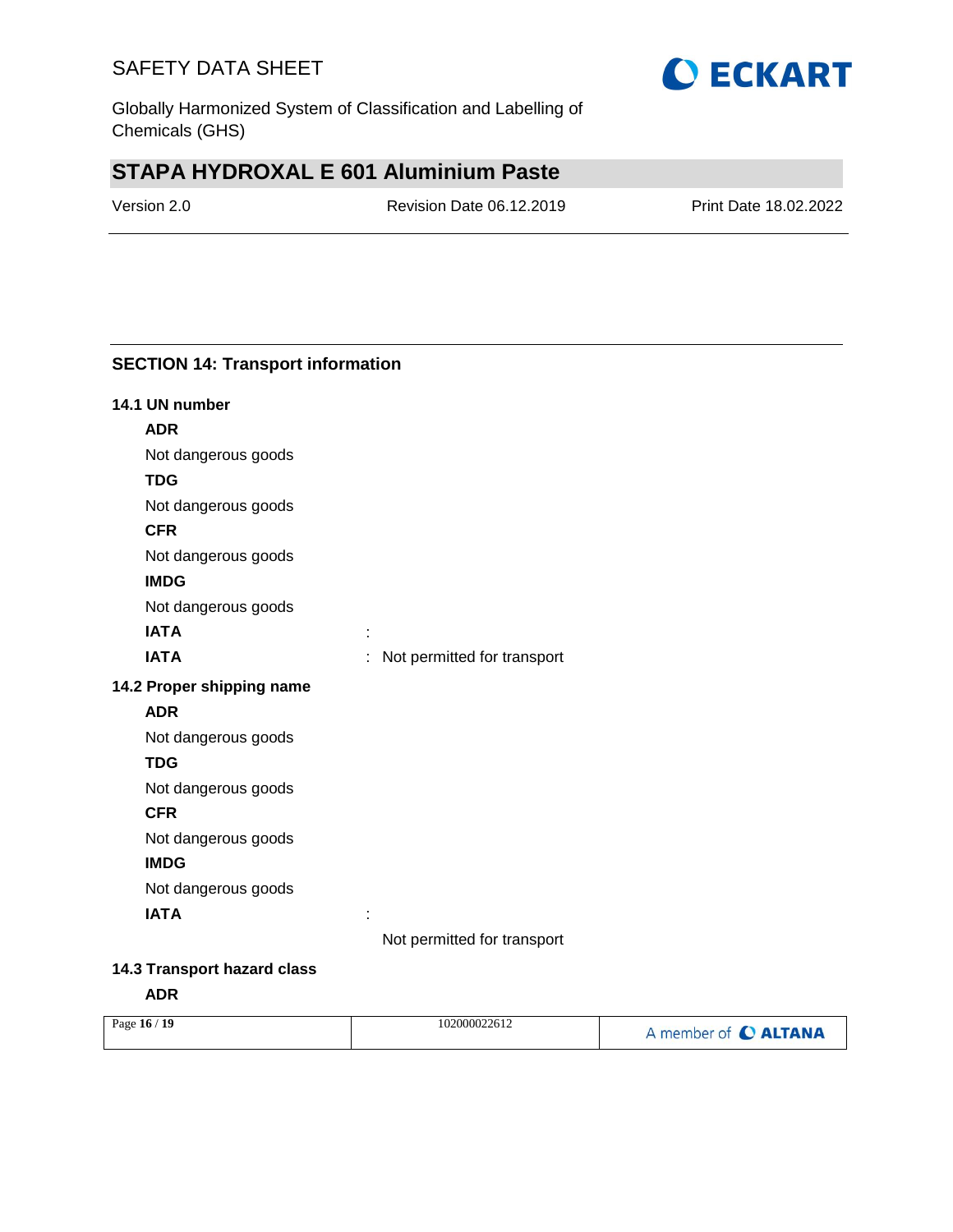

Globally Harmonized System of Classification and Labelling of Chemicals (GHS)

# **STAPA HYDROXAL E 601 Aluminium Paste**

| Version 2.0 | Revision Date 06.12.2019 | <b>Print Date 18.02.2022</b> |
|-------------|--------------------------|------------------------------|
|             |                          |                              |

| Not dangerous goods               |                                  |
|-----------------------------------|----------------------------------|
| <b>TDG</b>                        |                                  |
| Not dangerous goods               |                                  |
| <b>CFR</b>                        |                                  |
| Not dangerous goods               |                                  |
| <b>IMDG</b>                       |                                  |
| Not dangerous goods               |                                  |
| <b>IATA</b>                       | Not permitted for transport<br>÷ |
| 14.4 Packing group                |                                  |
| <b>ADR</b>                        |                                  |
| Not dangerous goods               |                                  |
| <b>TDG</b>                        |                                  |
| Not dangerous goods               |                                  |
| <b>CFR</b>                        |                                  |
| Not dangerous goods               |                                  |
| <b>IMDG</b>                       |                                  |
| Not dangerous goods               |                                  |
| <b>IATA</b>                       |                                  |
| (Cargo)                           | Not permitted for transport<br>t |
| (Passenger)                       | Not permitted for transport      |
| <b>14.5 Environmental hazards</b> |                                  |

### **14.6 Special precautions for user**

Not classified as dangerous in the meaning of transport regulations.

| Page 17 / 19 | 102000022612 | A member of C ALTANA |
|--------------|--------------|----------------------|
|              |              |                      |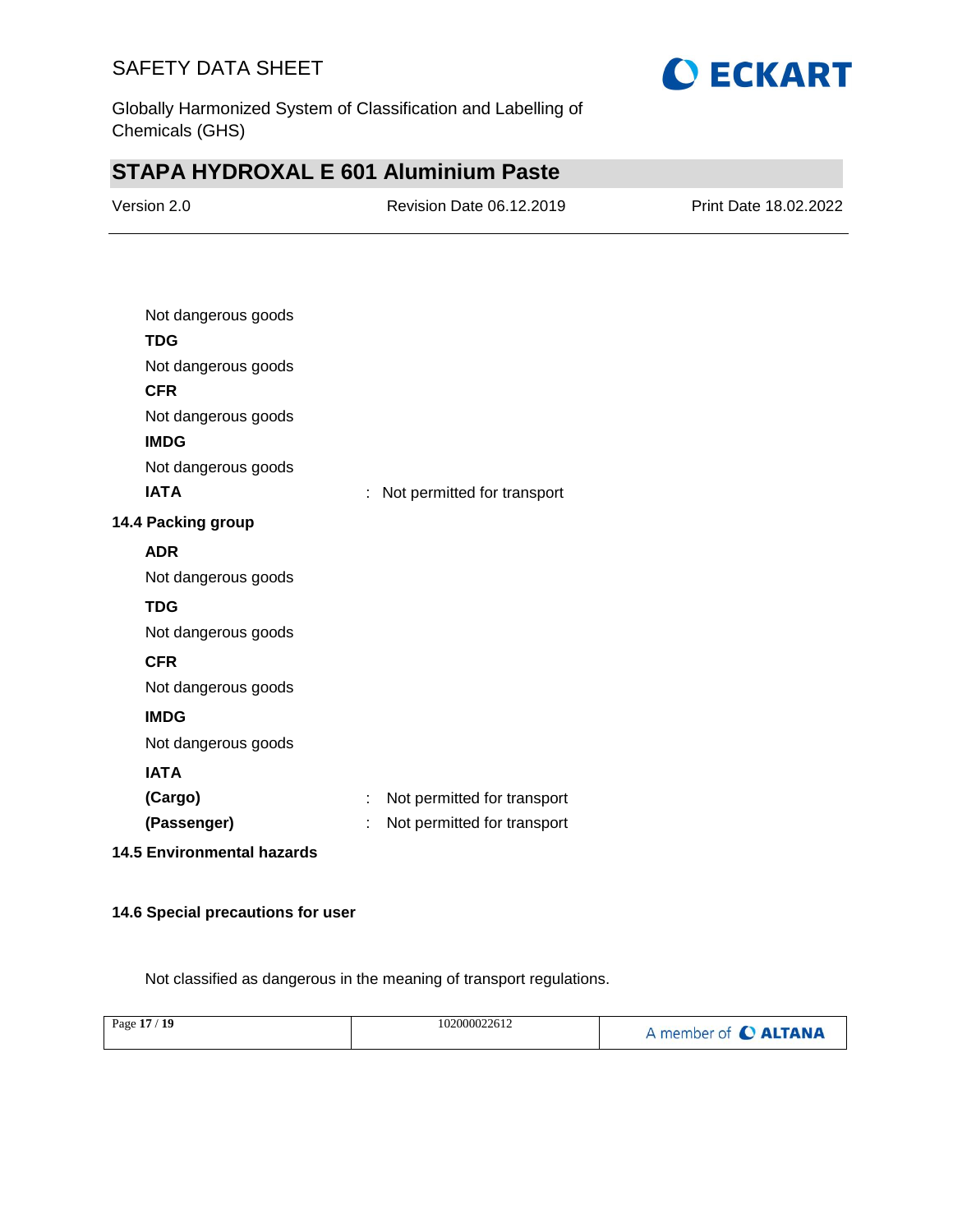

Globally Harmonized System of Classification and Labelling of Chemicals (GHS)

# **STAPA HYDROXAL E 601 Aluminium Paste**

| Version 2.0 | Revision Date 06.12.2019 | Print Date 18.02.2022 |
|-------------|--------------------------|-----------------------|
|             |                          |                       |

Due to the risk of hydrogen development we recommend to refrain from airfreighting this/these product(s).

### **14.7 Transport in bulk according to Annex II of MARPOL 73/78 and the IBC Code**

No data available

### **SECTION 15: Regulatory information**

### **15.1 Safety, health and environmental regulations/legislation specific for the substance or mixture**

REACH - Candidate List of Substances of Very High Concern for Authorisation (Article 59). : Not applicable

### **15.2 Chemical safety assessment**

No data available

### **SECTION 16: Other information**

### **Full text of H-Statements**

| H <sub>228</sub> | : Flammable solid.                                                      |
|------------------|-------------------------------------------------------------------------|
| H302             | : Harmful if swallowed.                                                 |
| H314             | : Causes severe skin burns and eye damage.                              |
| H318             | : Causes serious eye damage.                                            |
| H373             | : May cause damage to organs through prolonged or repeated<br>exposure. |
| H400             | : Very toxic to aquatic life.                                           |
| H410             | : Very toxic to aquatic life with long lasting effects.                 |

| Page 18 / 19 | 102000022612 | A member of C ALTANA |
|--------------|--------------|----------------------|
|--------------|--------------|----------------------|